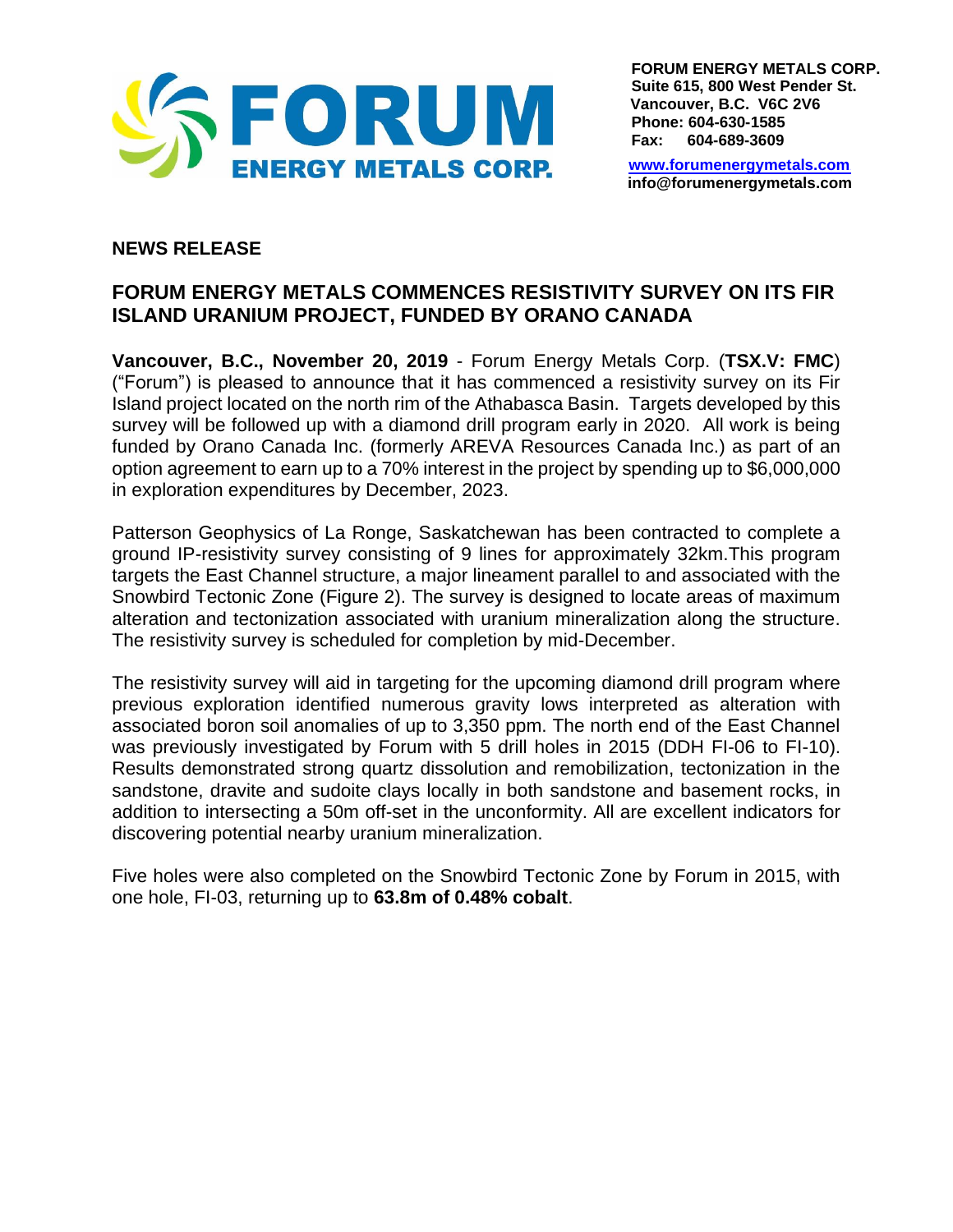

**Figure 1: Location Map of Forum's Projects in northern Saskatchewan**. Fir Island is circled in green. The Nisto uranium mine is associated with the Snowbird Tectonic Zone (blue dashed line) immediately adjacent to the Fir Island project in the north, and the Centennial uranium deposit is also associated with this Zone on the south side of the Basin.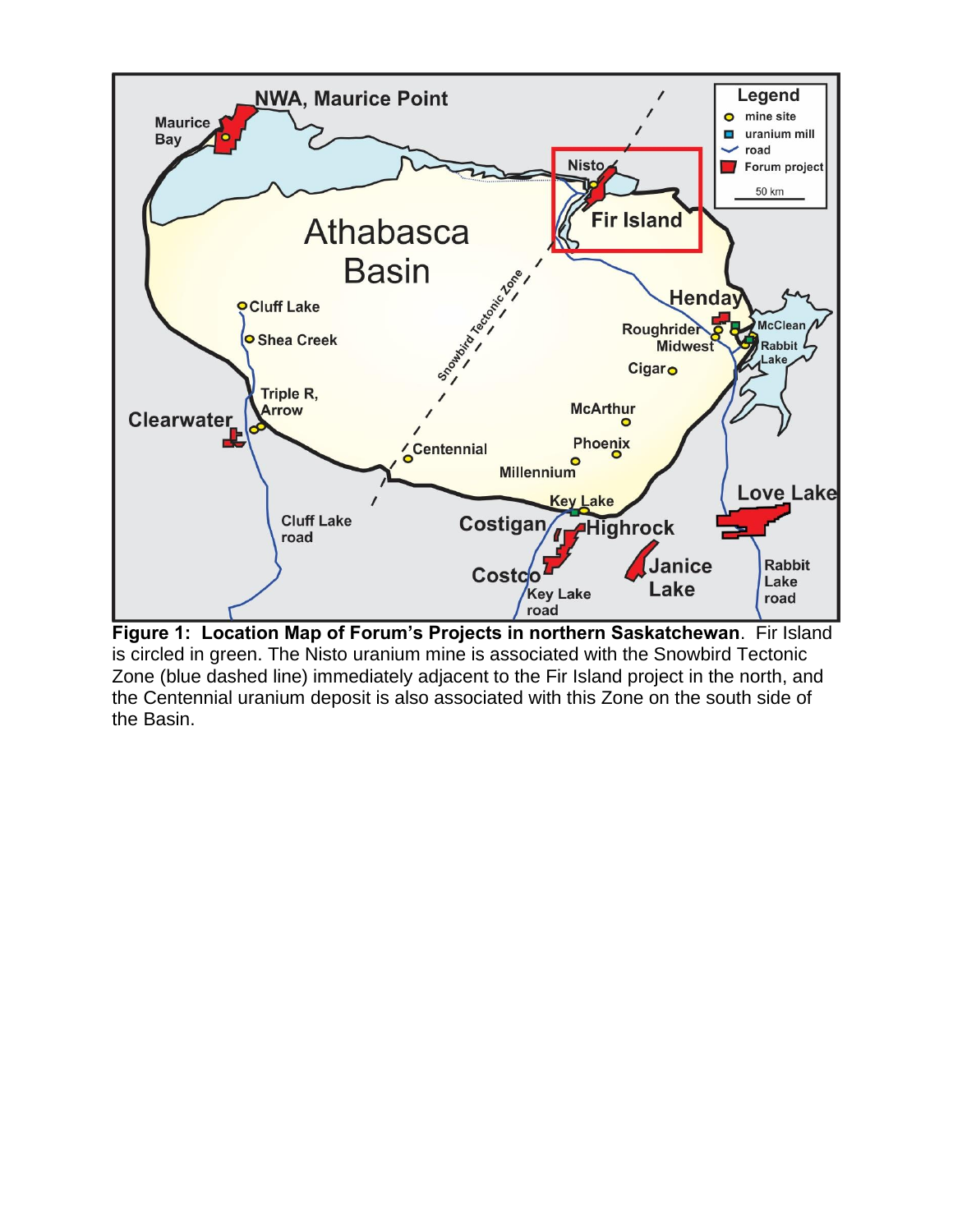

**Figure 2: Compilation Map showing Forum claims, structural corridors, drill holes and location of resistivity survey.**

Ken Wheatley, P.Geo., Forum's VP, Exploration and Qualified Person under National Instrument 43-101, has reviewed and approved the contents of this news release.